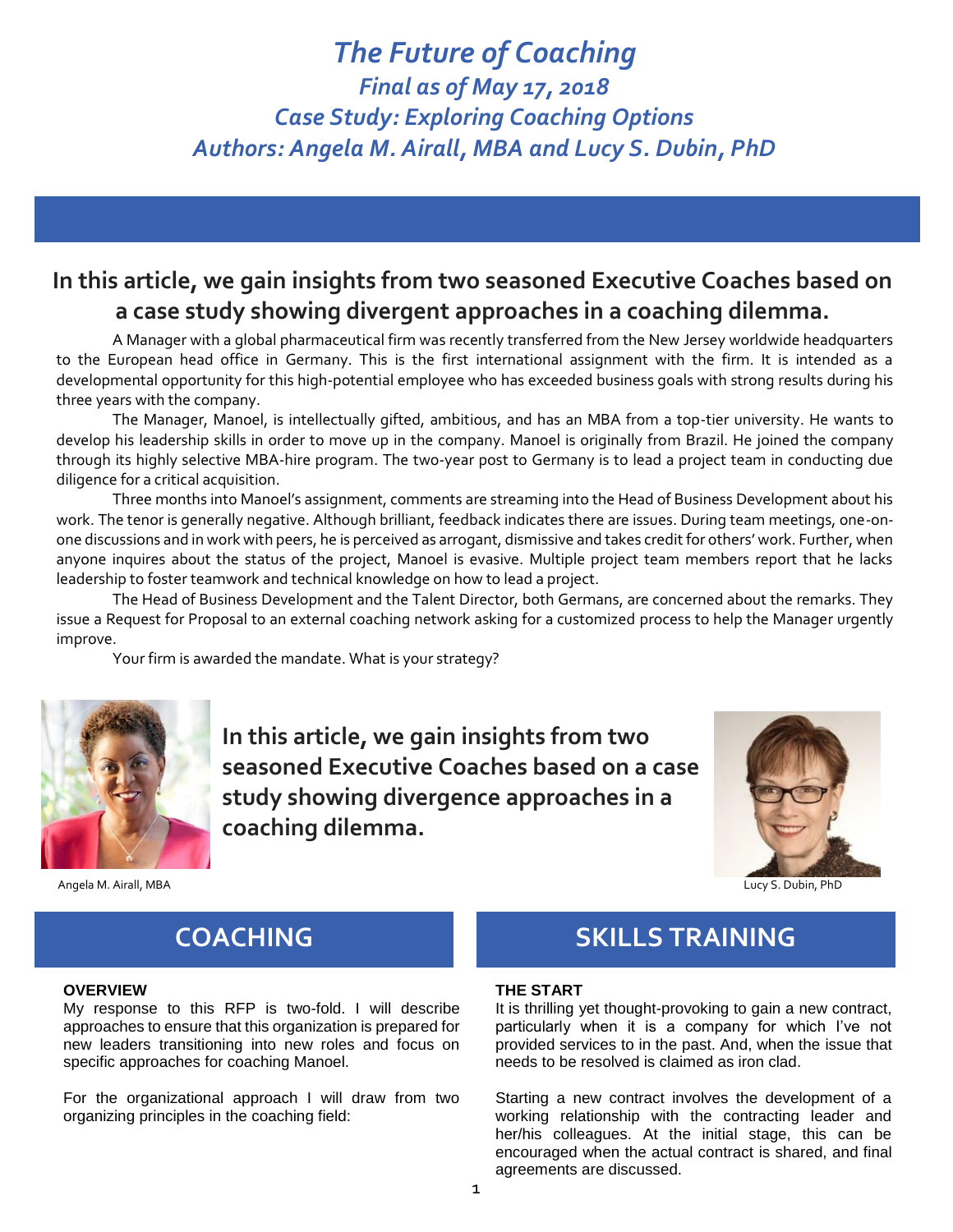- Center for Creative Leadership (ACS Model Assess, Challenge and Support
- Dr. Michael Watkins' "First 90 Days" and "Right From the Start"

For the individual approach, I will prescribe proven best practices in executive coaching and draw from Oxford Leadership's reflective inquiry process.

Prior to launching the coaching engagement, there will be preliminary conversations with the Head of Business Development, the Talent Director, Manoel and his direct manager.

#### **COACHING CONTEXT**

Manoel has just completed his first 90 days of an international assignment. He has noticed that many of his tried and true ways of success have not led to the same success he typically enjoyed in former roles. This case study explores the impact of cultural nuances, a best practice coaching approach, the impact of emotional intelligence, best practices in assessment strategy, and leadership outcomes in coaching Manoel.

#### **PREPARING FOR JOB ROTATION**

Manoel spent the last three months of his time in New Jersey preparing for the new role. From a learning perspective, the weeks and months before the job's official start date are precious. Effective leaders can leverage this time to meet with key people, understand their respective agendas and how they fit together. Manoel has the opportunity to gain key insights of "what's the same and what's different" about the head office in Germany. He realized that things would be different and that this assignment would be a pivotal moment in his leadership career.

As he spoke to others who had completed successful job rotations, Manoel knew that an accelerated leadership transition was required.

As a newcomer to headquarters, however, Manoel has had to face a number of challenges he didn't anticipate such as a new and different social and organizational culture, geography, language, and work style. He has had to quickly learn the strategy, goals, tactics and project teams members. While transitions are a time of opportunity with fresh starts and change they are also a time of vulnerability for a transferee who lacks established relationships, and detailed knowledge of the new culture, system and expectations.

#### **COMMITMENT TO COACHING**

My first meeting with Manoel was a *chemistry* meeting via video. I sent Manoel 20 questions, which he could feel free to ask me as a coach and encouraged him to be honest about his assessment of what would be needed for the coaching relationship to be successful. I described the ACS approach to coaching along with my customized method of these steps:

## **COACHING SKILLS TRAINING**

What does this normally include?

- Definition of and understanding of the business need
- Description of the client's expectations
- The actions / steps to address the business need
- Commitments about compensation, time frames and stakeholders
- Milestones to evaluate progress

When a problem is defined by the organization, it is possible (and advisable), to use this early stage in the business relationship for what we commonly call an intervention. Early interactions with the contracting leader involve meetings and discussions wherein reaching a **mutual understanding** of a problem is critical. And, that the definition of the problem be based on quantitative and qualitative data – not just the opinion of a contracting leader. In this case, the Head of Business Development and Talent Director identified and then defined an issue based only on qualitative feedback. As such, this was a key indicator that the problem that supposedly needed to be solved actually needed to be explored and validated.

Further investigation about the nature of the problem was warranted. Staying on track with the client whilst developing a working relationship was potentially tricky. It was necessary to tread lightly in order to develop an enduring relationship yet ardently to define and grasp the problem.

#### **DEFINING THE ISSUE**

While it may seem to be simple, defining a problem in its breadth and depth can be challenging. And, at the initial stages of a contract, it is urgently critical to **test the client's perceptions** before establishing a plan of action. Assessing and articulating the issue is necessary as the problem may be different than what was presented by the contracting leader.

How to do this? **Systematically.** With the blessing of the client, capture, compare and discuss different viewpoints and check assumptions and sources of data. It is possible that what the client initially presented is, in fact, accurate. It is also possible, however, that data can lead to reframing the issue and, therefore, reforming a plan of action. A simple approach for discovering what the client believes is by asking: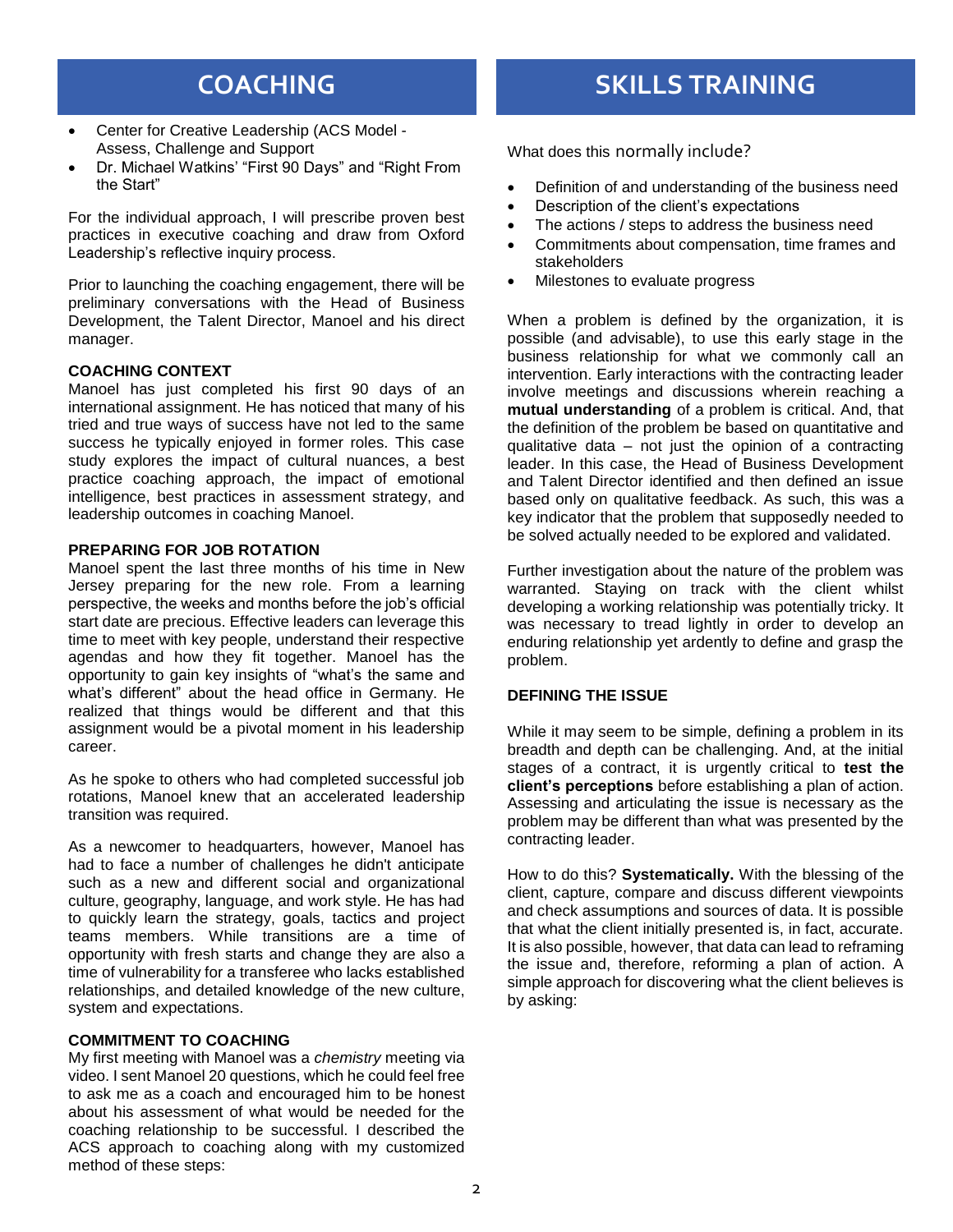- An Inward (self-awareness)
- Downward (examining deeply held beliefs)
- Upward (experimenting with new leadership insights)
- Outward (aligning his purpose, values and vision)

I described to Manoel that he would be required to lean in, dig deep and, by doing so, would emerge a stronger and a more successful leader. I painted a picture of a tough love scenario and told him he would never find a stronger advocate than I, to give him what he needed. My sense was that this was not a situation for a coach who was timid or uncomfortable with sharing tough feedback. I wanted to provide Manoel with a true reality check of what to expect in working with me over the next six months.

One of my requests to the company was that I would have access to Manoel's manager for "check-in" calls and access to HR. This was important to identify ways that the company might have been complicit in his leadership derailment, as is often the case. I needed to ensure that during this coaching engagement, learning took place by Manoel, the project team, and the organization.

I was pleasantly surprised to receive a call from both HR and Manoel that I had been selected as the coach of choice.

### **ASSESSMENT**

In each coaching engagement, coaches must utilize the appropriate assessment tools, gather data, and interpret their results accurately in planning the coaching engagement. Selecting a combination of assessments helps to:

- Uncover the mental model operating as the coachee's leadership style;
- Assess personality, preferences, learning style, strengths and leadership derailers;
- Pay attention to both quantitative and qualitative data;
- Uncover perspectives across the organization from supervisor(s), peers, team members, key stakeholders and direct reports; and,
- Identify behavioral incidents to use as teachable moments during coaching.

For Manoel, I selected the following assessments:

- The Leadership Versatility Index 360 that identifies overused strengths.
- HOGAN HDS that assesses 11 risk factors that may lead to leadership derailment.
- The Myers Briggs Type Inventory (MBTI) to provide insight on Manoel's preferences as a leader.
- The Fundamental Interpersonal Behavior Orientations (FIRO-B) to assess Manoel's needs for inclusion, control and affiliation.

## **COACHING SKILLS TRAINING**

| What is<br>the key<br>issue? $\rightarrow$ | Who is it a<br>problem<br>for $\rightarrow$ | What<br>factors<br>shape the | What<br>evidence is<br>there? $\rightarrow$ | Can the<br>issue be<br>reframed |
|--------------------------------------------|---------------------------------------------|------------------------------|---------------------------------------------|---------------------------------|
|                                            |                                             | problem?                     |                                             | based on                        |
|                                            |                                             |                              |                                             | evidence?                       |

Digging deeper into the circumstance, one can utilize a range of questions to get at the root cause of a problem along with reviewing data such as HR records, feedback from colleagues, observations from auditing meetings, shadowing Manoel (the Manager) and the like:

| <b>Root Cause Questions</b>                           |  |  |  |  |
|-------------------------------------------------------|--|--|--|--|
| What's wrong?                                         |  |  |  |  |
| How do you know?                                      |  |  |  |  |
| What is not working?                                  |  |  |  |  |
| When did things start going wrong?                    |  |  |  |  |
| When did you first notice?                            |  |  |  |  |
| How can it be fixed?                                  |  |  |  |  |
| If the problem is eliminated, what will be different? |  |  |  |  |

In essence, it is mandatory to define the problem in order to co-create a plan of action with the hiring client. In this case, if and where the Manoel needs help is the fundamental issue that requires definition. Whether an executive coaching program is the best solution to the problem needs to be determined based on what the problem is with the Manager. Hiring an executive coach is a popular and seemingly easy solution to a multitude of difficulties in organizations. But an easy answer is not always the best one. Where does the Manager most need the help? The answer is the primary driver of the plan of action supported and paid for by the company.

Faced with the presenting circumstances implored the question, "Is **consulting, coaching, training or therapy** the best approach to bring the most ROI to the firm and the Manager?"

### **TO COACH OR NOT TO COACH**

On behalf of Harvard Business Review, Contu and Kauffman conducted a survey about the executive coaching profession. The results show the rationale that companies use to engage coaches. The top three reasons are:

- 1. Develop high potentials or facilitate transition 48%
- 2. Act as a sounding board 26%
- 3. Address derailing behavior 12%

.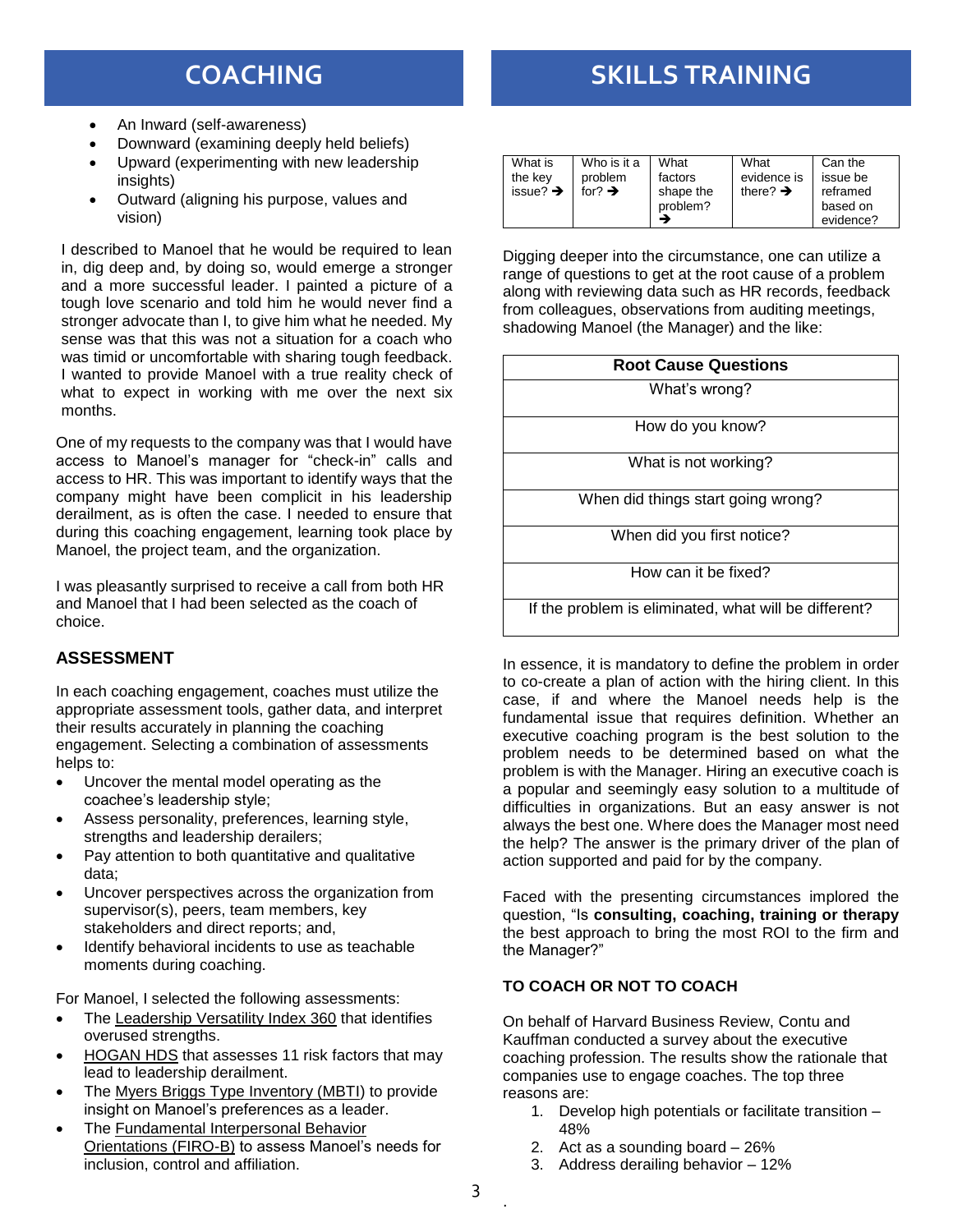The results of these assessments are shown below.

### *Leadership Versatility 360*



*The outer perimeter provides the four areas of versatile leaders on opposing sides: Strategic and Operational refers to a leaders' focus and Enabling and Forceful pertains to "how" work is completed.* 

*The black area identifies specific competencies for each.*

*The red zone indicates "too much focus", the green zone indicates "too little focus" and the white zone is "just the right amount of focus".*

### *Hogan HDS*

Of the 11 leadership derailers, Bold was determined to be the highest risk factor for Manoel. High scorers on Bold:

- Overestimate talents and accomplishments
- May not seek different opinions
- Demanding and overbearing
- Unwilling to admit mistakes
- May blame mistakes on others
- Self-promoting
- Strong sense of entitlement
- No sense of team loyalty
- Overly self-confident
- Bite off more than they can chew
- Unwilling to listen to feedback

These personality descriptors were fully present in the 360 feedback. Hogan provided affirmation for Manoel that we needed to pay attention to Bold as a potential risk.

## **COACHING SKILLS TRAINING**

Further, in the report the opinions of experts are cited about how to select a coach, potential dependencies created in a coaching relationship and the intersection between coaching, consulting and therapy.

This survey data spurs further inquiry as to the differentiators between coaching, consulting, therapy and training. Why is this significant given the case described in this article? Because the root of the problem the Manager is facing and its impact on the company, will structure the **type of intervention** proposed and used by the hired vendor.

With this perspective, it was critical as the representative from the hired vending firm, that I fully comprehend the differences between coaching, consulting, therapy and training and ardently select the best approach for success and ROI to the company for their investment.

So, I pondered, "Where does the client need help?"

| <b>APPROACH</b>   | <b>FOCUS</b>                            | <b>IMPACT</b>                                        |  |
|-------------------|-----------------------------------------|------------------------------------------------------|--|
| <b>Consulting</b> | Focus on<br>company<br>performance      | Increased<br>efficiency and<br>productivity          |  |
| Coaching          | Focus on<br>individual<br>performance   | Increased<br>awareness of<br>behaviors and<br>impact |  |
| <b>Therapy</b>    | Focus on<br>dysfunction                 | Increased<br>mental health<br>and well-being         |  |
| <b>Training</b>   | Focus on new<br>knowledge and<br>skills | Increased skill<br>set                               |  |

Based on the original request from the client, let's now dig deeper into the reasons for executive coaching to determine if it is the most worthwhile approach given the case study.

### **When Coaching Benefits**

Whilst there are numerous matters where coaching can help, a handful of the top ten are: self-knowledge, communication, impact, influence, goal setting, and partnering. In brief, coaching can effect behavioral changes to improve performance in an organizational setting. The focus of a coaching program can be on one or a number of elements such as: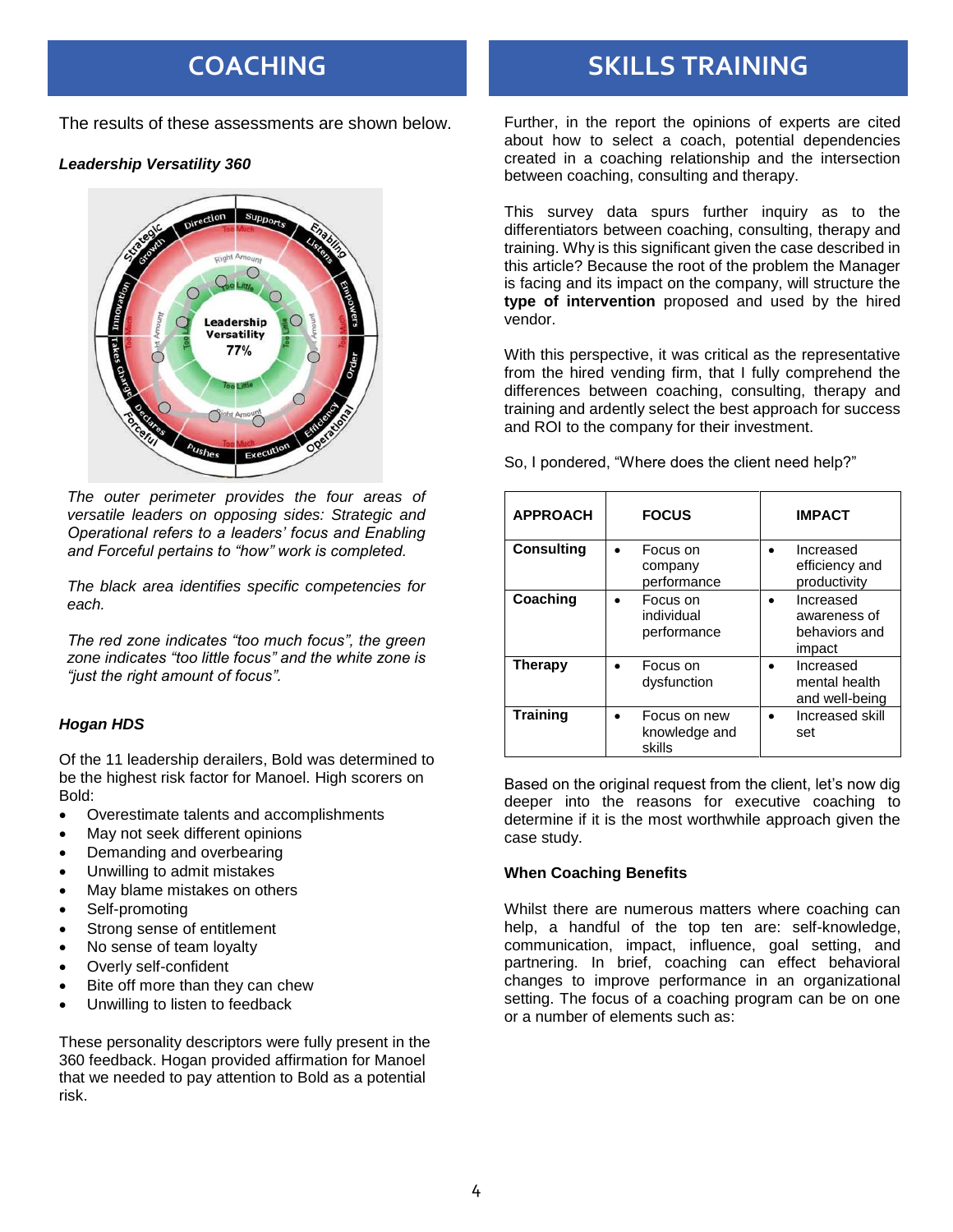## **COACHING SKILLS TRAINING**

#### *MBTI*

Manoel scored as an ENTP with high preferences for extraversion, intuition (big picture thinking) and perceiving (keeping options open).

As an ENTP, Manoel fit his profile for preferences. He was:

- Highly engaging no matter, the setting.
- Gave his team confidence to ensure project relevance and priority status throughout the enterprise.
- Led by intuition rather than factual data and his instincts on project teams were typically spot on as he always provided his teams with options from which to choose solutions.

Manoel was proud of his reputation as being warm, inspirational, enthusiastic, and an idealist with diverse interest. He was also inventive, innovative, ingenious and imaginative as he facilitated people well. Manoel realized that his inquiring mind was too pronounced in the new organizational culture.

### *FIRO-B*

All of us come to jobs hoping to get our needs met and FIRO-B helps us identify our needs and can infer job fit. FIRO-B offers an opportunity to identify what needs we have for Inclusion Control/Power and Affiliation.

Manoel has a high need for Inclusion. He desires a lot of interaction from others and wants to be included by others in team meetings and social affairs. When he is isolated from others, his needs are not met.

He also has a high need for Control and perhaps Power. In organizations both socialized power (and personalized power (ego driven) exists. It is important to distinguish between the two as companies typically value high Power needs to help get the job done. People with high Control scores typically make good managers as long as they can balance it with allowing others to influence their decisionmaking.

Manoel also has a high need for Affiliation. He desires harmonious relationships with others and needs to feel accepted by people. People with high need for Affiliation perform best when there is client interaction, when they can share their views and hear the opinions of others. With these three data points, Manoel is faced with a dilemma at the European office. Verbatim data from the LVI 360 infer that Manoel's team has low Inclusion and low Affiliation scores and resist high need for control. This doesn't fuel Manoel's vitality and he will perhaps appear desperate if he tries to seek out Inclusion, Control/Power and Affiliation to satisfy his needs.

### *1.Enhance Leadership Competence*

Build leadership competencies, e.g., leading people, business partnering, driving change, organizational and political savvy.

### *2.Broadening Perspective*

Expand understanding and competence to deal with complexity especially in a VUCA business environment.

#### *3. Improve Relationships*

Gain interpersonal capabilities to improve interactions, collaboration, communication, conflict resolution, valuing diversity.

### *4.Establish New Behaviors*

A coach can provide objective compassion and support changes in behavior over time and facilitate feedback from others to adapt one's own behavior.

#### *5.Clarify Values*

Clearly define and attune to one's purpose and integrity then consistently demonstrate one's values in one's actions.

Coaching can help a client to improve professional performance, but it must go **beyond a quick fix**…rather coaching can help the client to accelerate their effectiveness by ultimately improving their performance and sustaining it **over time**.

Given these fundamental reasons to utilize coaching, it was even more important to define the root of the issue and select the most prudent approach for solving the problem. Suggesting the wrong solution for the wrong reason can be a waste of time for everyone involved. Providing the wrong solution could create harm to the organization and the Manoel.

If, however, coaching is the best path given the circumstances and if the Manager agrees to change and improve, then coaching can work. When a coaching program is successful, the ROI and time-to-value for both the coachee and the company can be enormous.

#### **THE PLAN OF ACTION**

As the Head of Business Development and Talent Director's original assessment was based solely on qualitative feedback, this was a key indicator that the problem that needed to be solved actually needed to be investigated and validated.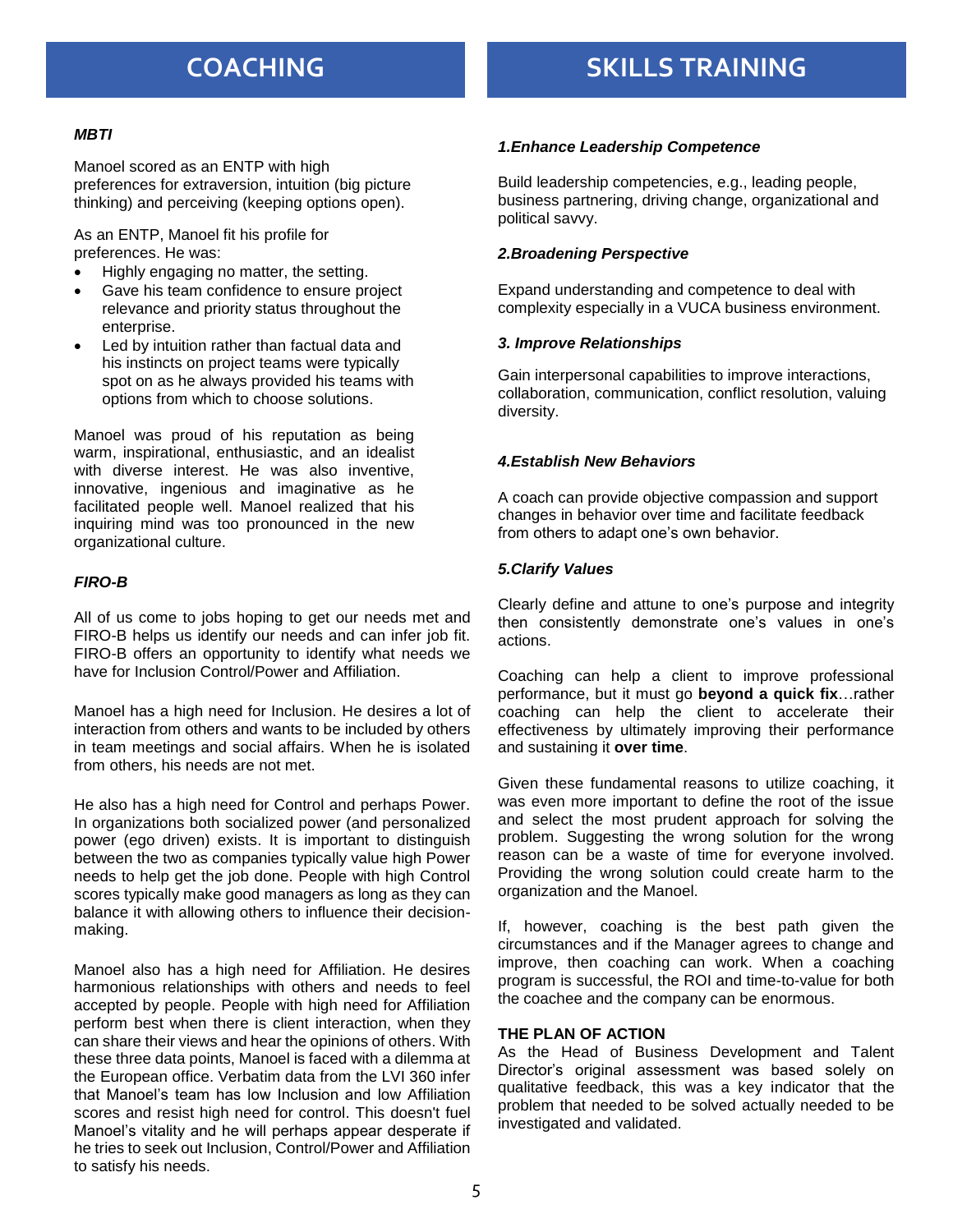### **COACHING CHALLENGE**

While each of these four assessments provide deep insight into leadership behavior, the coach's job is to identify similarities among and between assessments as well as their intersections that will affirm and deepen understanding of leadership behaviors.

In addition to the above assessments, I also assigned the following coaching exercises found in the Oxford Leadership COMPASS model:

- Manoel would develop his leadership timeline identifying successes and failures in his background and look for patterns in his performance;
- He would create an internal compass to better understand his life's purpose, his values and his vision; and,
- He would identify social, political and technical barriers facing him as he made critical choices and decisions facing his future.

Not only did these additional coaching assignments add depth, breadth and reality to our coaching conversations, they prepared him to manage a VUCA (volatility, uncertainty, complexity and ambiguity) world.

While Manoel was processing the data from the assessments, the challenge was to develop a long-term behavioral development plan. The plan should be based on identifying and overcoming his blind spots found during the assessment phase, leveraging the strengths that Manoel brings and addressing some of his career derailers.

The first insight he gained was that people were invested in his success. They provided him with feedback via both quantitative and verbatim data. Whether in an Anglo-Saxon, North American or Latin culture, coaching etiquette now requires him to send a thank you note to each of his respondents. As his coach, I provided Manoel with appropriate language to consider and advised that he highlight one to two areas he will focus on developing. While it was delicate and emotionally challenging to thank people, who recently delivered uncomfortable feedback, this gesture builds leadership muscle and demonstrates maturity and appreciation.

### **THE LEARNING CHALLENGE**

Climbing the learning curve quickly is essential to successful leadership integration. This includes understanding both the formal and the informal structure of the enterprise. Manoel needed to identify the influencers on his team and at the headquarters site. It was important to understand how decisions were made.

## **COACHING SKILLS TRAINING**

As a consequence, I contracted with the client to revisit the nature of the problem and systematically collect data to guide us in a logical decision about the **best course of action**.

The client agreed to reassess and move forward with digging in to unearth the basis of the problem. The firm's belief in Manoel, along with its two-year investment in an assignment to Germany, were too great to move forward with a fix that was unsuitable.

Utilizing the traditional approach of executive coaching, I reviewed Manoel's data from several personality assessments (MBTI Step II and Hogan HDS) that were available plus the most recent 360-degree feedback results from the USA. Further, I utilized a uniform set of questions (see the list of Root Cause Questions earlier in this article) in confidential conversations with key stakeholders, Manoel, his peers and project members. Additionally, I spoke with the HR Business Partners in the USA and Germany to gain their insights and first-hand knowledge of the situation. I also observed Manoel in project meetings and held several conversations with him both on site and during casual meals.

#### **WHAT WAS REVEALED?**

Coaching was not the best solution for the problem to be solved. Whilst Manoel offered promise and potential, the main issue was not rooted in behavioral gaps. Yes, there were breaches in behavior and misperceptions by colleagues; however, the driving issue was a **major technical skill deficiency**. Manoel was considered brilliant in finance, business

negotiations and client facing advocacy, but he had never had formal responsibility to lead a project team nor utilize project management software.

Without advanced expertise with project management tools or knowledge of how to use a project management system, Manoel was floundering. And, he was scared.

Before focusing on performance and leadership behaviors, he simply needed to gain proficiency with the very best tools and apps in order to get his arms around the heavy lifting of project management. Concentrating on coaching to produce behavioral changes and improve performance would not fill in the skills gap he so desperately needed to mitigate.

The data showed that he was superior at zooming out to 30,000 feet to get the big picture, but he needed the tools at ground level to ensure the success of the project team. Software would help him to keep on track with the project and concentrate on leading the project team through immediate project tasks.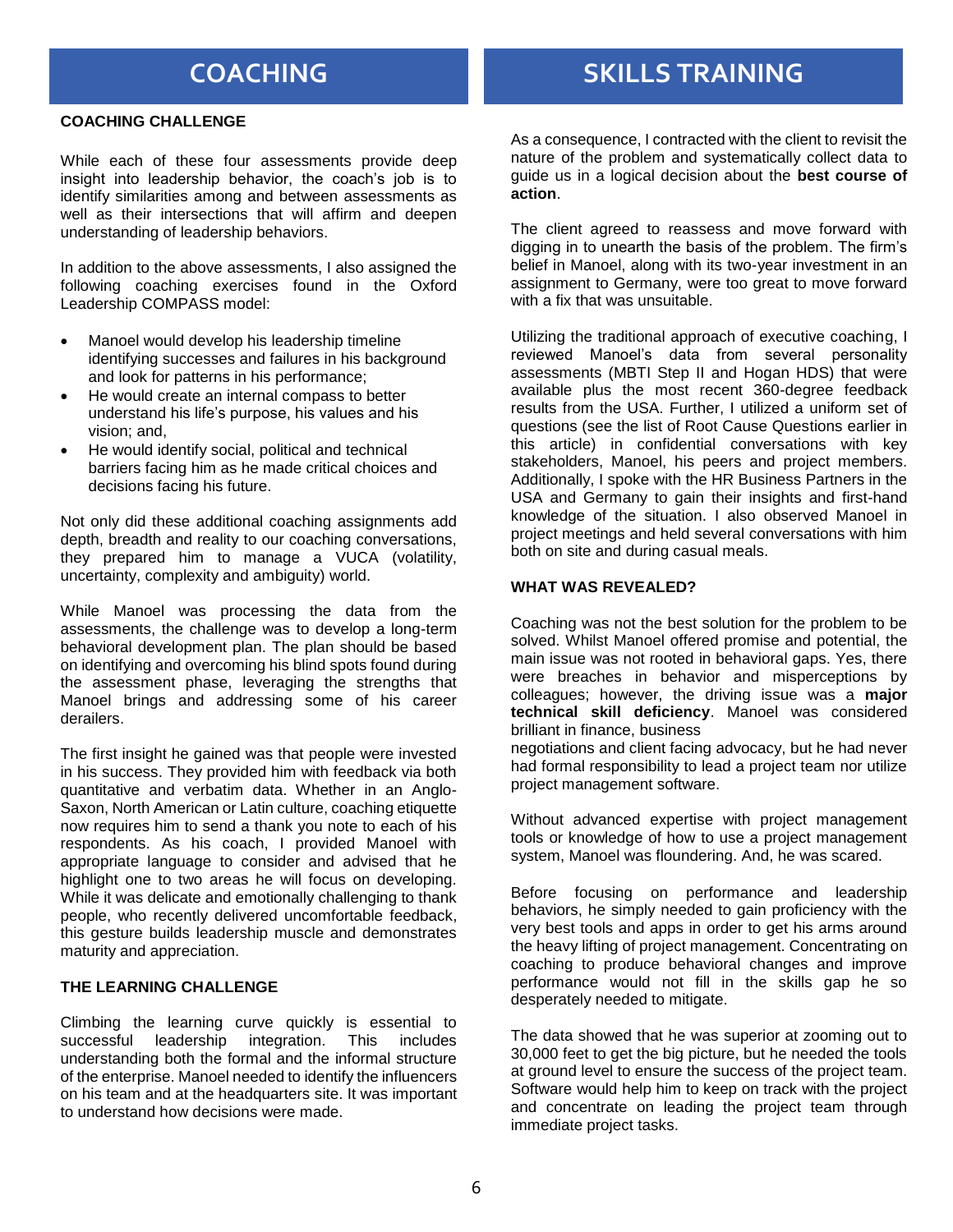He had not considered that meetings at headquarters required negotiations to take place beforehand, and in private. As a new staff member, Manoel had to check these aspects of company culture. Leaders have been able to grasp knowledge quickly, learn to read the dynamics of the organization and then adapt.

#### **SUPPORT**

Creating a leadership development plan requires a coached to pay attention to the 70-20-10 rule. Manoel's learning plan consisted of 70% on the job development, 20% training and 10% coaching. He requested to attend the *Leadership Development Program (LDP*) at the Center for Creative Leadership in Belgium and practice new team behaviors with leaders who did not know him. I also encouraged him to consider attending a public program entitled *Self Managing Leadership* (SML) at Oxford Leadership.

My role during this process was to support Manoel in capturing key insights during this experimentation with new behaviors. It is during this phase that I also pay attention to conversations he is having with his direct manager, Head of Business Development and HR to ensure that he is contracting with them for future success and enrolling them in his continued development.

### **LEADERSHIP TRANSITION PLAN**

Effective "New Leader Assimilations" equip leaders in transition to accelerate success their new roles. For the next two months, my focus was on delivering proven practices, thought-provoking ideas, tools, and personal action plans to help Manoel quickly develop his effectiveness. The 8-step plan is drawn from Genesis Advisers, founded by Dr. Michael Watkins.

- **Preparing for a Successful Transition:** Recognizing common transition traps to avoid derailment.
- Accelerating Your Learning: How to absorb information efficiently to speed up the transition process.
- Diagnosing Your Situation: Identifying the type of transition to understand the challenges and opportunities ahead.
- Prioritizing to Succeed: Ways to build momentum for both short- and long-term success.
- Working with Your New Boss: Tips on creating a productive relationship.
- Achieving Alignment: How to coordinate strategy, structure and culture to meet ultimate objectives.
- Building Your Team: Guidance on how to assess team members and processes to build a strong foundation.
- Coalition Building: Developing strategies to establish internal and external coalitions to support initiatives.

## **COACHING SKILLS TRAINING**

Such software enables a leader and project members to keep an eye on details that bring a project to fruition by successfully completing the daily work that needs to be done. For example, the software can automatically reschedule a task when there is a change in the schedule. And, the system can generate reports for Manoel to see if project members have too many or too few tasks.

#### **CONCLUSION**

In this case, coaching does not make sense as Manoel has a technical skill gap that is getting in the way of his daily functioning in his current assignment. **Training will add more immediate value.** After he is up to speed and fully functional in a project management tool and system, then coaching for leadership development can certainly be considered.

Whilst he has a conceptual comprehension of projects along with well-developed business acumen and financial knowledge, Manoel lacks a technical skill that can aid him to succeed as the project leader.

The feedback from project team members describes his lack of leadership competence that, if present, would foster collaboration and his inability to direct a project. These perceptions are accurate in terms of the impact Manoel has on his colleagues. Nevertheless, the observed behaviors are **symptoms stemming from a lack of technical skill.**

To immediately facilitate his improvement, focusing on learning a technical skill will provide Manoel with a tool set that, in turn, will help him to impact the project team in a different way. Without the technical skill, no amount of behaviorally based coaching will increase his technical skill set. Further, with a technical toolkit, he can gain confidence and dispense with his fear. Increased awareness of behaviors and their impact via coaching cannot mitigate his lack of technical knowledge.

Let's take a hypothetical example of building a birdhouse to illustrate the difference between approaches. **Training**  can help Manoel learn **how** to build a birdhouse. A **coach** will help Manoel understand **why** he wants to build a birdhouse. And, gives feedback on what Manoel needs to be a successful birdhouse builder. After watching Manoel build a birdhouse, a **consultant** will then tell him **what to change or do differently.** A **therapist** asks Manoel how he **feels** about building a birdhouse and inquires about his history, particularly as a child, with birdhouses.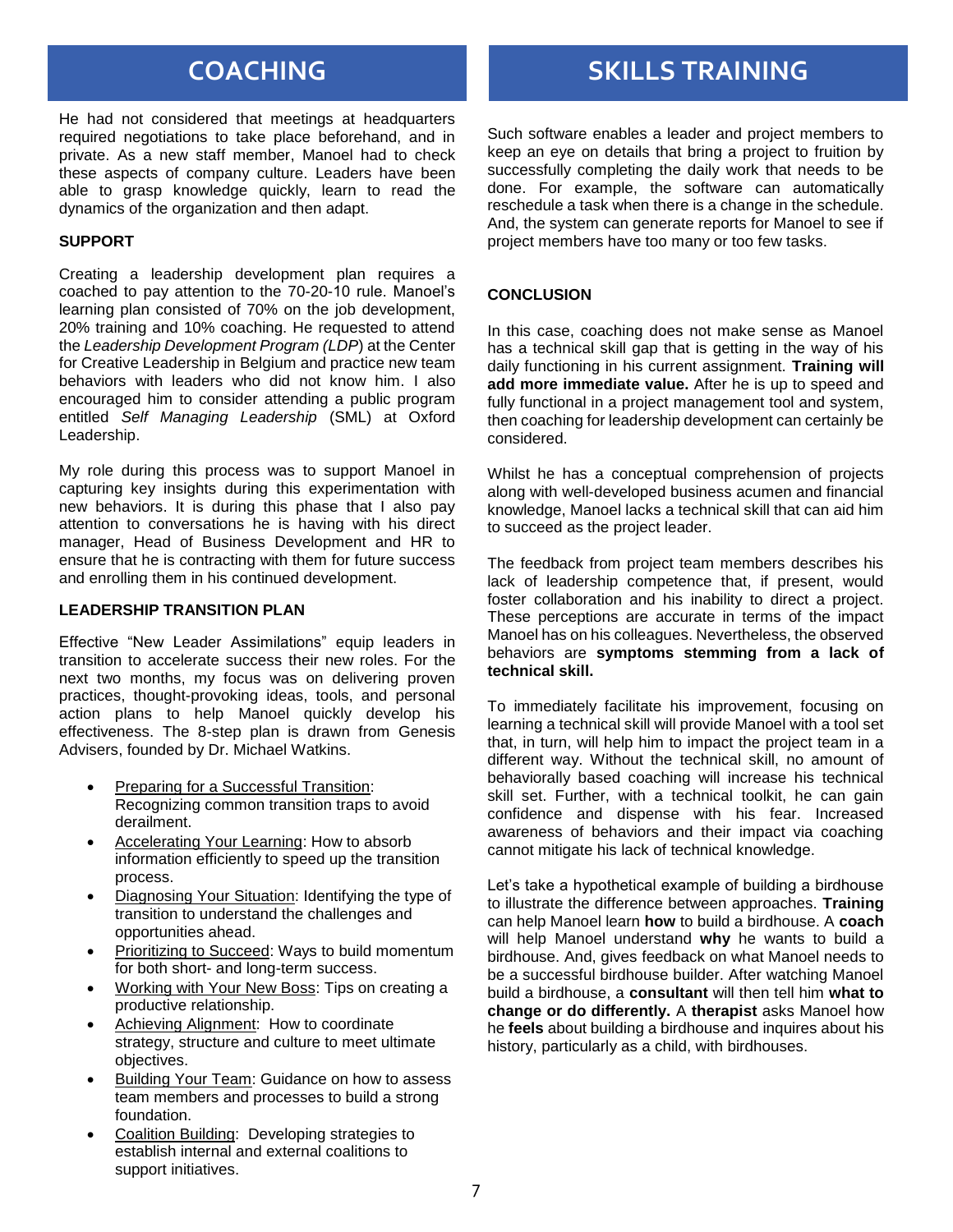## **COACHING SKILLS TRAINING**

#### **THE POWER OF RESILIENCE**

CEO Karlin Sloan of Sloan International Group offers this coaching wisdom:

"*What we've found time and time again is that the greatest differences in individual resilience comes not from what happens to us, but from how we react to what happens to us. It's true that some people are born with a set of attributes that naturally move them forward despite setbacks, but it's also true that we can develop resilience through life experience and through conscious practice*"

My coaching on resilient strategies needed to supplement this 8-step plan, so Giovanni could develop more resilience, with executing his leadership development plan.

#### **ASSESSMENT DRIVES COACHING**

It was evident that Manoel lacked emotional intelligence competencies, which refer to an individual's personality or emotional makeup. He was not aware that his Bold, ENTP, Controlling/Power motive was a poor fit in the German culture. Together these insights would become the focus of preparing the remainder of the coaching engagement.

Manoel realized that the administrative assistant was the keenest observer of the politics at headquarters and knew who was listened to, respected, and who was ignored. They both agreed to have the administrative assistant decipher coded written and non-verbal messages in the organization and help identify new networks to explore.

While Manoel spent 100% of his time on the project, he realized that the demands of the job far exceeded his expectations. Through coaching, he realized that he needed to expand his network beyond the team and ask: "Who else do I need to know to be effective here?" He arranged interviews with new stakeholders including other managers, peers, and team members who were not on his project team.

Working with stakeholders behind the scenes and contracting with them to shed light on what it takes to be successful is a key ingredient of success. As his executive transition coach, I knew Manoel would need help in preparing for the interviews to establish these key relationships and I provided guidance in discussions preand post-interviews to help him capture "lessons learned", as well as develop a plan of action in how to develop, strengthen, and sustain healthy relationships beyond the project team.

Based on the data, the Head of Business Development and Talent Director agreed that Manoel does not need consulting advice. Nor will coaching help him to change the impact on the project team. Therapy is not in order. What he requires is a specific technical skill that, when acquired and applied, will help to alleviate his fears stemming from not knowing the How To's of project management; and as a consequence, Manoel can modify the impact on his project members by having the right tool kit with which to lead.

With this plan of action agreed to, Manoel was informed. He was pleased and relieved that he had the opportunity to learn a new system and tools. With his ability to zoom to 30,000 feet, he also appreciated the explicit support from the company for advancing his career. He asked to have not only the formal technical training, but also to have a project member who is an advanced expert in Trello and Basecamp project management tools to tutor him. In exchange, Manoel and the project sponsor agreed to have the project member lead one of the project's workstreams, as she wanted to gain hands-on project leadership experience.

Six months later, the project is on track. Project members verified that Manoel's determination and ability to learn the software helped with his confidence and competence to guide the team.

This case study shows that it is imperative to **define the root cause of the presented problem**. There was also a delicate opportunity to forge a business relationship after being awarded the mandate and before jump-starting the activities. To delve too piercingly at the initiation of the project could have caused it to flounder and even terminate. It took educated skill to renegotiate the rationale and direction of the mandate. Nonetheless, by collecting fact-based evidence, the Head of Business Development and Talent Director were convinced that rerouting the focus and plan of action could provide ROI to the firm. If the original direction of coaching had been followed, Manoel could still be struggling, project members further frustrated, and a project headed in a downward spiral.

By assessing and identifying the business and individual needs and creating an appropriate plan of action, a potentially wayward mandate was redirected and produced a ROI for the company, Manoel, the project and team members. Manoel can now utilize the new technical skills and further develop his leadership competence to maximize his potential. Coaching is now in order.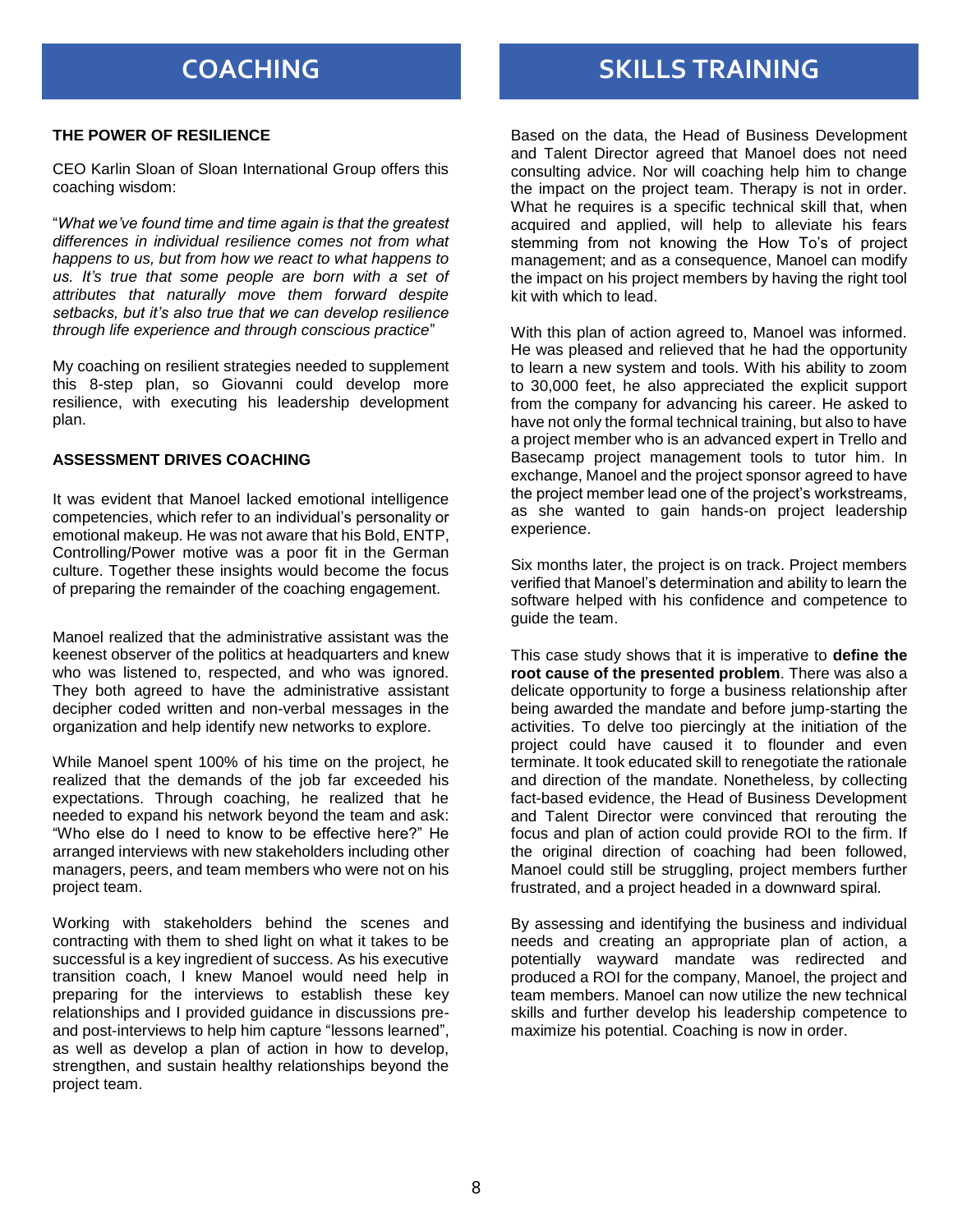### **THE IMPACT OF CULTURE**

Culture is the personality of the organization and a leader's personality can be complementary or in conflict with the personality of the organization. Manoel was coached to pay attention to potential landmines and learned how to know when he was pushing too hard on the culture at headquarters. While this was a difficult task based on his personality, he knew he could modify his behavior for this assignment, realizing this required just a temporary change. He was willing to make the change in behaviors, which could catapult him into future success.

#### **Organizational culture affects such nuances as:**

- How meetings are conducted (high structure or casual, time-governed or everyone has a say)
- How formal communications are (e.g., e-mail with or without a salutation)
- Behavior in meetings (competitive participation or mutual affirmation) and what contributions are valued (individual or collaborative)

#### **1. Leave the Ego Behind**

In the 360 feedback, Manoel learned that he was not viewed as a leader with humility. He was described as a leader with a strong ego. He was missing cues and not learning from his mistakes. For successful professionals with a track record of accomplishing their goals, understanding how to leave the ego behind — and why doing so is important — can be a challenge. Using a coaching journal helped Manoel to reflect on his ego needs.

#### **2. Manage Emotions**

Over the course of the first 90 days, it was observed that Manoel would close his door and speak louder than others when he was disturbed about the project's progress. The coaching prodded Manoel to explore the science of selfregulation. He learned how to better manage his thoughts and emotions as we discussed:

- How to slow down and think through what he was going to do, such as reflecting on his goals and motivations as well as team goals and motivations
- How to manage his thoughts by asking questions such as, "What am I trying to achieve at this meeting?" or "What do I not know that I need to know?" and "How will I get the answers I need?
- How to manage his emotions by reframing team situations in a more positive light and engaging in positive self-talk

#### **BIBLIOGRAPHY**

Andersen, E., *6 Ways An Executive Coach Can Make You More Successful*, Forbes, November 20, 2017.

Coutu, D. and Kaufman, C., *What Can Coaches Do for You?* Harvard Business Review, January 2009.

Glover, L., *Know the Difference Between 'Training' and 'Coaching' Employees*, The Business Journals, April 24, 2014.

El Shennawy, F., *Coaching vs. Mentoring, Training, Therapy, Consulting*, Intellect, January 8, 2018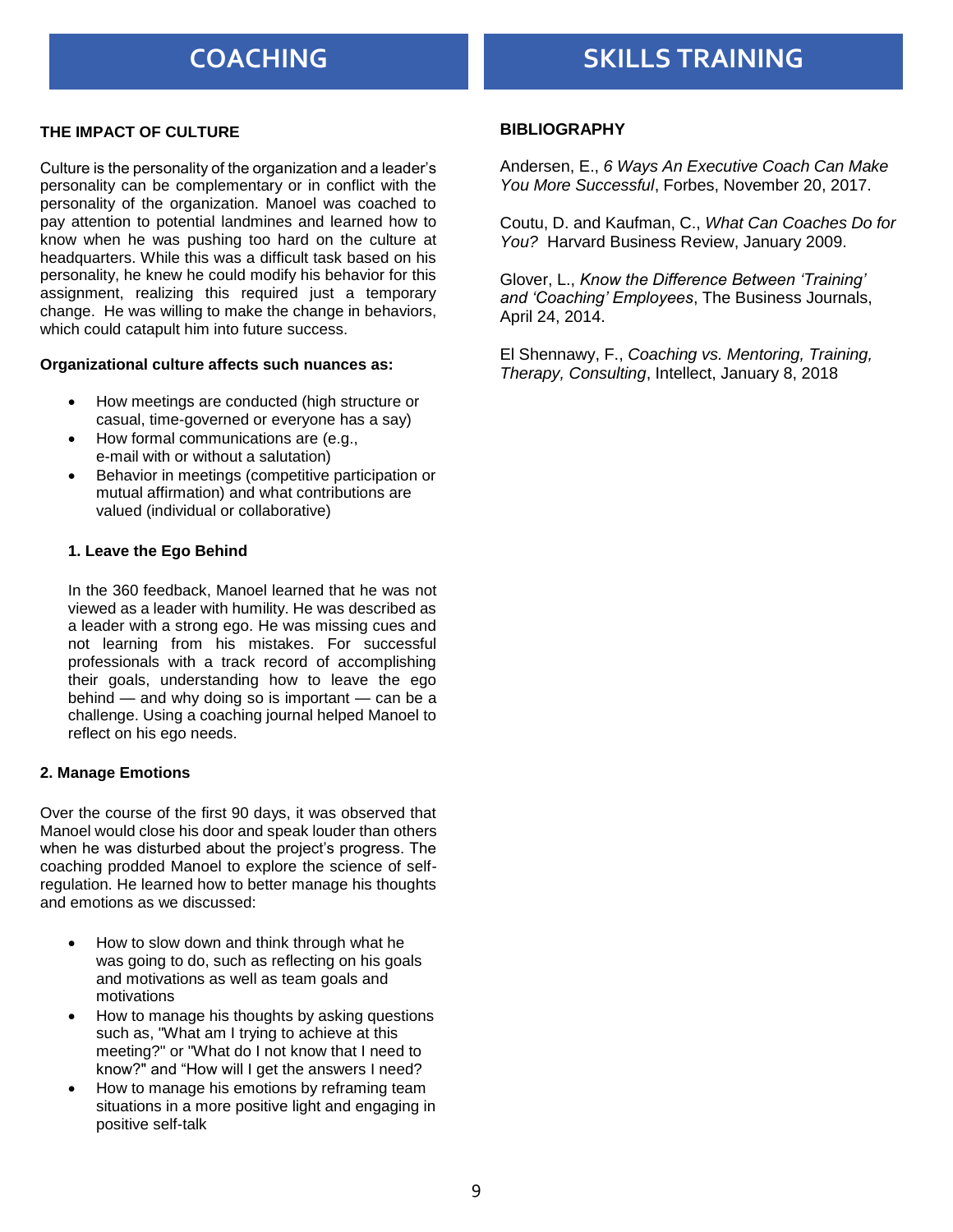### **3. Practice Reflective Listening**

Manoel needed to improve his listening, and practiced as we engaged in the following discussions:

- Helping Manoel learn how to ask better questions — he needed to get into the habit of "asking" rather than "telling" in project team meetings; and
- Helping Manoel learn to take a moment to quiet his mind to develop better focus. We practiced how to ensure he was emotionally quiet, so he could better tune in to his colleagues.

#### **CONCLUSION**

While the risk factors for Manoel's success lingered, people slowly began to notice that he was trying, and he was resolute in his determination to succeed in this assignment. Not accepting defeat was an important value of his.

As time went on, Manoel learned to modify his behaviors and experiment with a different leadership style. He found ways to use his civic engagements as outlets for his expressive Bold tendency. As he walked in the door each morning, he learned that deep breathing and reframing his tendencies helped him succeed over time.

Manoel liked to share this story as three years later he was tapped for another assignment to Japan. There he would have the insight to know how he could benefit by having a transition coach and the tools to help him learn a new culture.

#### **BIBLIOGRAPHY**

.

Alan Graham, Ph.D., Kevin Cuthbert, and Karlin Sloan Lemonade: "The Leaders Guide to Resilience At Work" Copyright © 2012

Bacon, Brian, Oxford Leadership - "Self-Managing Leadership (SML)" Program Copyright © All rights reserved

Evelyn Orr, Dee Gaeddert, "Career Playbook: Practical Tips for Executive On Boarding," Korn Ferry Institute, 2012

Genesis Advisers – Boston, MA.

Kaiser, LeBreton and Hogan, "Dark Side Personality and Extreme Leadership", Applied Psychology, © 2013

Kaplan, R. and Kaiser R. "Stop Overdoing Your Strengths", Harvard Business Review, © February 2009

## **COACHING SKILLS TRAINING**

Nam quis nisi. Lorem ipsum dolor sit amet, consectetur adipiscing elit. Vestibulum id lorem eget turpis commodo commodo. Duis imperdiet vestibulum ante.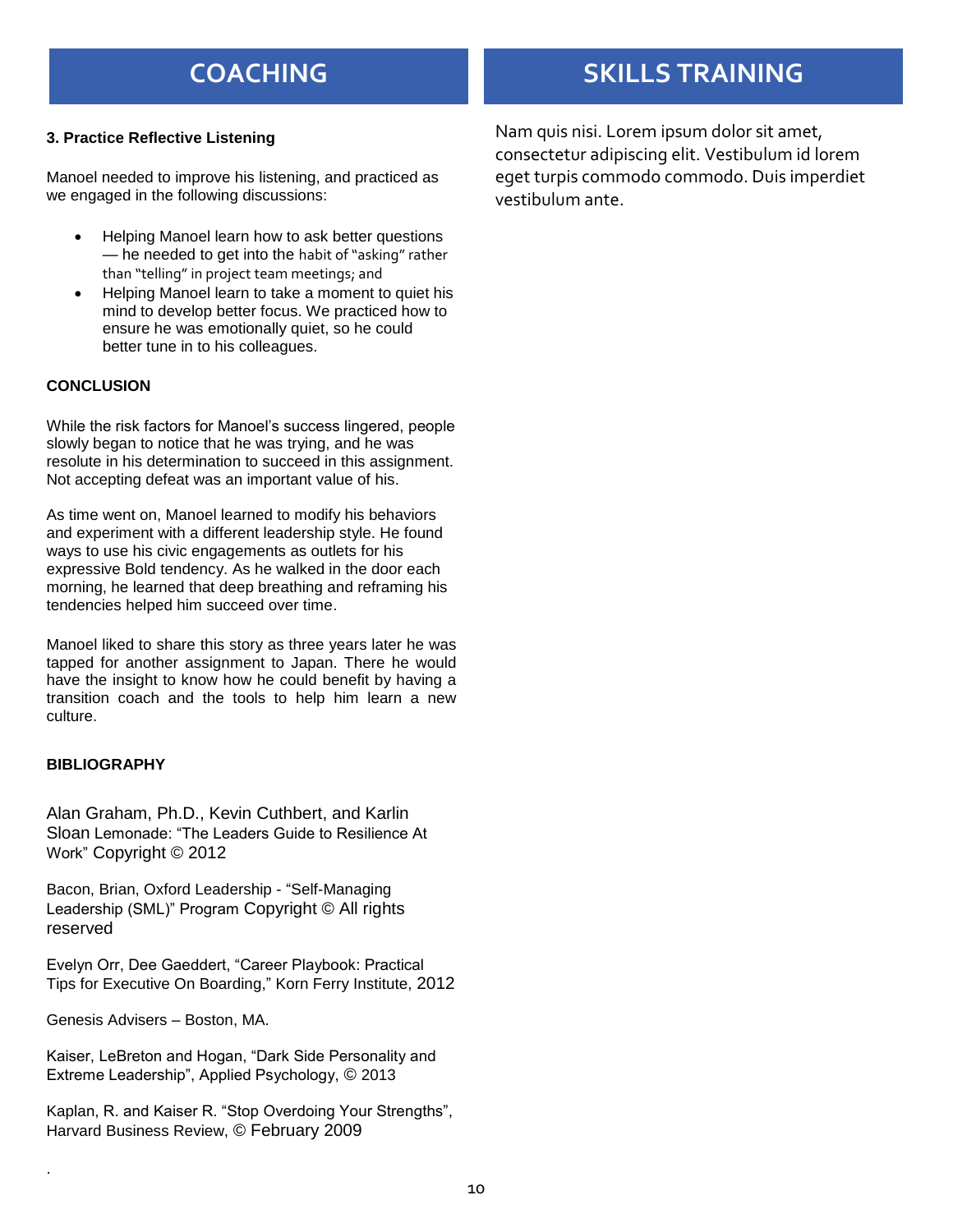Kaplan, R. and Kaiser R., "Developing Versatile Leadership", MIT Sloan Management Review © 2003

Leadership Versatility Index, version 4.0 U.S. Patent No. 7,121,830. © Copyright 2012-2018 by Kaiser Leadership Solutions, LLC. All rights reserved.

Riddle, D., "Executive Integration Equipping Transitioning Leaders for Success", Center for Creative Leadership. ©

Schell, E., and Hammer, A., Introduction to FIRO-B ® Instrument in Organizations Introduction, CPP Inc.

Schnell, E., Participating in Teams, CPP, Inc.

Waterman, J. and Rogers, J., Introduction to the FIRO-B ® Instrument, CPP, Inc.

Watkins, M., The First 90 Days: Critical Success Strategies for New Leaders at All Levels, Harvard Business School Press, Boston MA, © 2003.

## **COACHING SKILLS TRAINING**

Nam quis nisi. Lorem ipsum dolor sit amet, consectetur adipiscing elit. Vestibulum id lorem eget turpis commodo commodo. Duis imperdiet vestibulum ante.